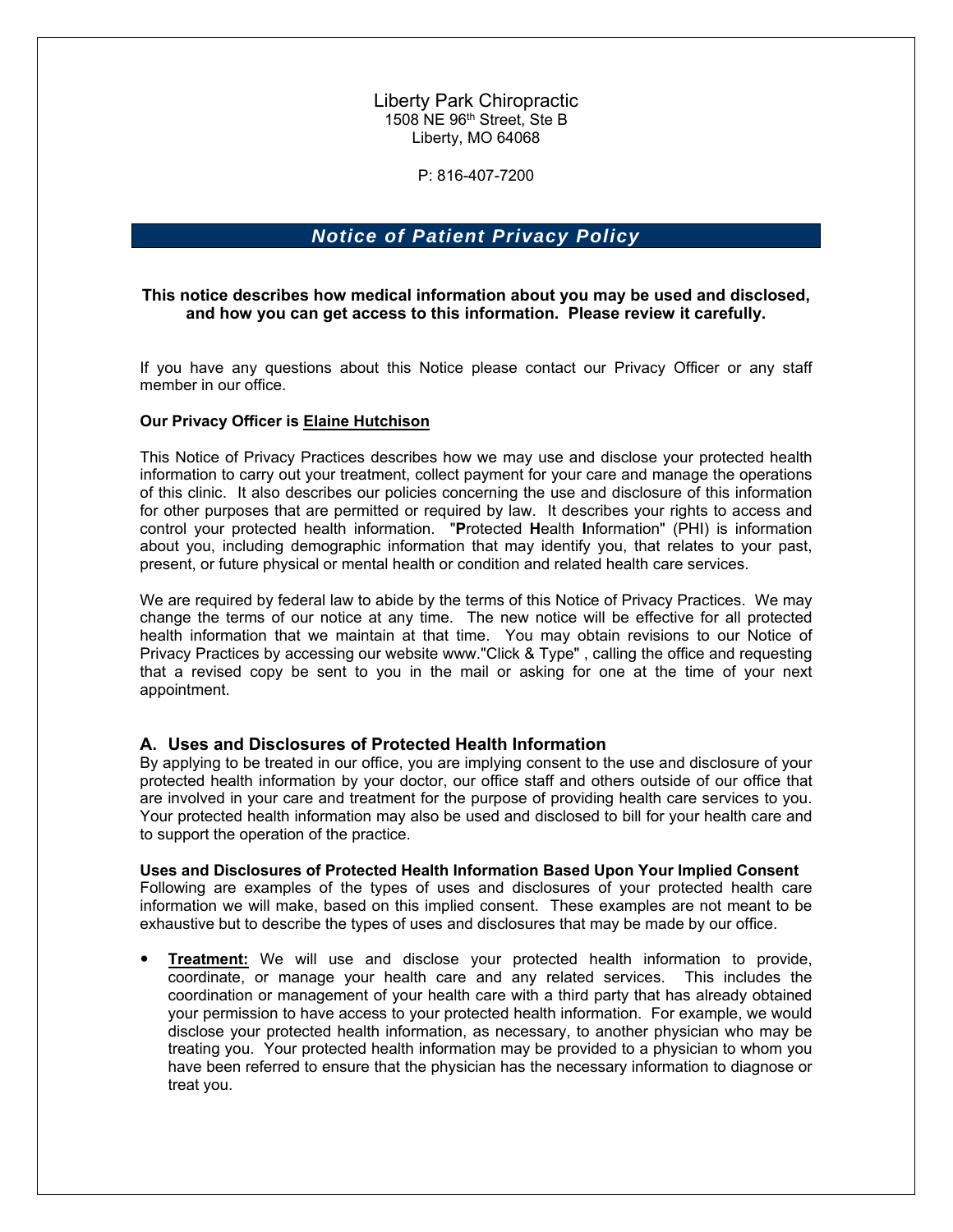In addition, we may disclose your protected health information from time-to-time to another physician or health care provider (e.g., a specialist or laboratory) who, at the request of your doctor, becomes involved in your care by providing assistance with your health care diagnosis or treatment.

- **Payment:** Your protected health information will be used, as needed, to obtain payment for your health care services. This may include certain activities that your health insurance plan may undertake before it approves or pays for the health care services we recommend for you such as making a determination of eligibility or coverage for insurance benefits, reviewing services provided to you for medical necessity, and undertaking utilization review activities. For example, obtaining approval for chiropractic spinal adjustments may require that your relevant protected health information be disclosed to the health plan to obtain approval for those services.
- **Healthcare Operations:** We may use or disclose, as needed, your protected health information in order to support the business activities of this office. These activities may include, but are not limited to, quality assessment activities, employee review activities and training of chiropractic students.

For example, we may disclose your protected health information to chiropractic interns or precepts that see patients at our office. In addition, we may use a sign-in sheet at the registration desk where you will be asked to sign your name and indicate your doctor. Communications between you and the doctor or his assistants may be recorded to assist us in accurately capturing your responses; we may also call you by name in the reception area when your doctor is ready to see you. We may use or disclose your protected health information, as necessary, to contact you to remind you of your appointment. We "Do - Do Not" have open therapy/adjusting areas.

We will share your protected health information with third party "business associates" that perform various activities (e.g., billing, transcription services for the practice). Whenever an arrangement between our office and a business associate involves the use or disclosure of your protected health information, we will have a written contract with that business associate that contains terms that will protect the privacy of your protected health information.

We may use or disclose your protected health information, as necessary, to provide you with information about treatment alternatives or other health-related benefits and services that may be of interest to you. We may also use and disclose your protected health information for other internal marketing activities. For example, your name and address may be used to send you a newsletter about our practice and the services we offer, we will ask for your authorization. We may also send you information about products or services that we believe may be beneficial to you. You may contact our Privacy Officer to request that these materials not be sent to you.

# **Uses and Disclosures of Protected Health Information That May Be Made Only With Your Written Authorization**

Other uses and disclosures of your protected health information will be made only with your written authorization, unless otherwise permitted or required by law as described below.

- *disclosures of psychotherapy notes*
- *uses and disclosures of Protected Health Information for marketing purposes;*
- *disclosures that constitute a sale of Protected Health Information;*
- *Other uses and disclosures not described in the Notice of Privacy Practices will be made only with authorization from the individual.*

You may revoke any of these authorizations, at any time, in writing, except to the extent that your doctor or the practice has taken an action in reliance on the use or disclosure indicated in the authorization.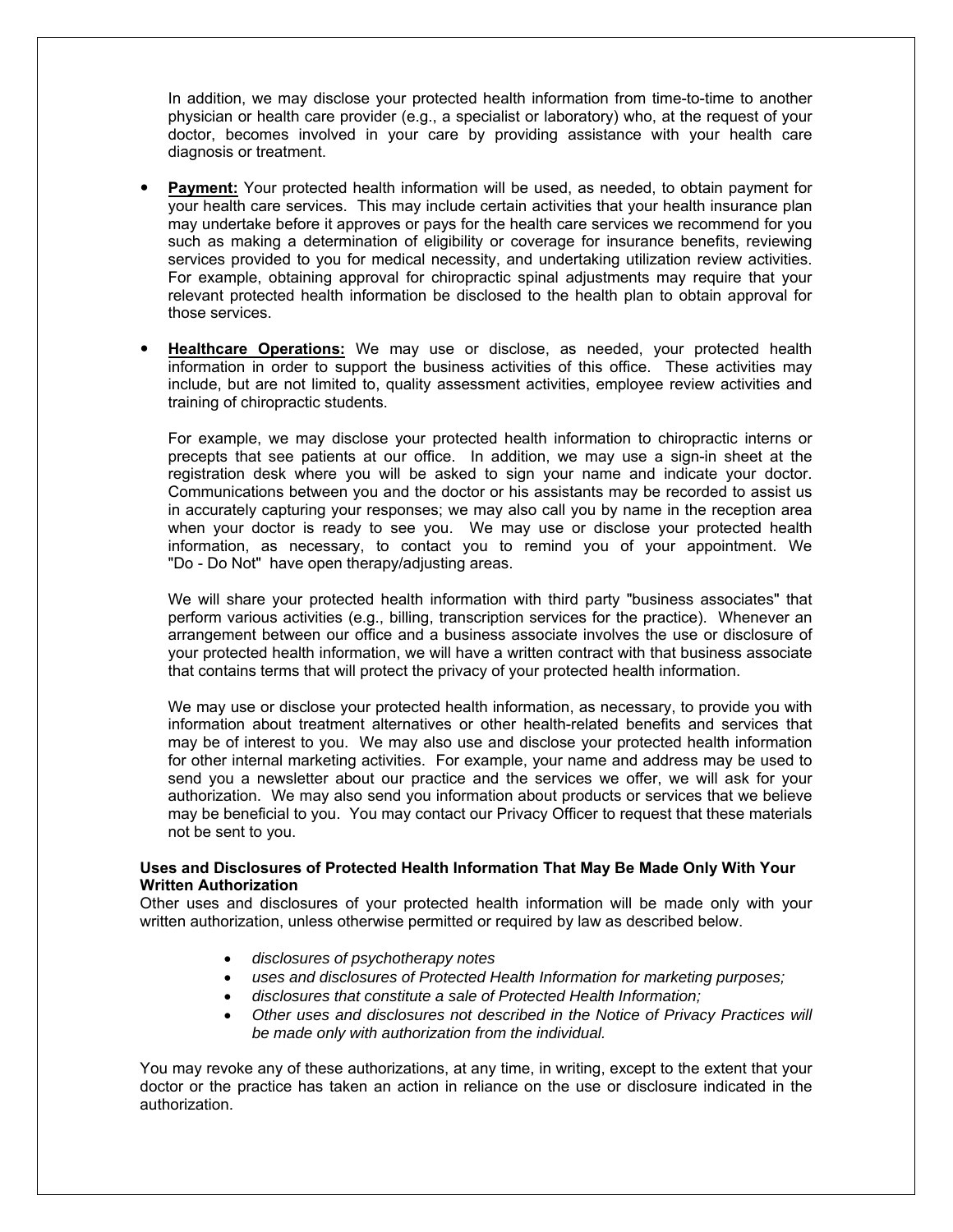#### **Other Permitted and Required Uses and Disclosures That May Be Made With Your Authorization or Opportunity to Object**

In the following instance where we may use and disclose your protected health information, you have the opportunity to agree or object to the use or disclosure of all or part of your protected health information. If you are not present or able to agree or object to the use or disclosure of the protected health information, then your doctor may, using professional judgment, determine whether the disclosure is in your best interest. In this case, only the protected health information that is relevant to your health care will be disclosed.

 **Others Involved in Your Healthcare:** Unless you object, we may disclose to a member of your family, a relative, a close friend or any other person you identify, your protected health information that directly relates to that person's involvement in your health care. If you are unable to agree or object to such a disclosure, we may disclose such information as necessary if we determine that it is in your best interest based on our professional judgment. We may use or disclose protected health information to notify or assist in notifying a family member, personal representative or any other person that is responsible for your care of your location or general condition. Finally, we may use or disclose your protected health information to an authorized public or private entity to assist in disaster relief efforts and to coordinate uses and disclosures to family or other individuals involved in your health care.

#### **Other Permitted and Required Uses and, Disclosures That May Be Made Without Your Consent, Authorization or Opportunity to Object**

We may use or disclose your protected health information in the following situations without your consent or authorization. These situations include:

- **Required By Law:** We may use or disclose your protected health information to the extent that the use or disclosure is required by law. The use or disclosure will be made in compliance with the law and will be limited to the relevant requirements of the law. You will be notified, as required by law, of any such uses or disclosures.
- **Public Health:** We may disclose your protected health information for public health activities and purposes to a public health authority that is permitted by law to collect or receive the information. The disclosure will be made for the purpose of controlling disease, injury or disability. We may also disclose your protected health information, if directed by the public health authority, to a foreign government agency that is collaborating with the public health authority.
- **Communicable Diseases:** We may disclose your protected health information, if authorized by law, to a person who may have been exposed to a communicable disease or may otherwise be at risk of contracting or spreading the disease or condition.
- **Health Oversight:** We may disclose protected health information to a health oversight agency for activities authorized by law, such as audits, investigations, and inspections. Oversight agencies seeking this information include government agencies that oversee the health care system, government benefit programs, other government regulatory programs and civil rights laws.
- **Abuse or Neglect:** We may disclose your protected health information to a public health authority that is authorized by law to receive reports of child abuse or neglect. In addition, we may disclose your protected health information if we believe that you have been a victim of abuse, neglect or domestic violence to the governmental entity or agency authorized to receive such information. In this case, the disclosure will be made consistent with the requirements of applicable federal and state laws.
- **Legal Proceedings:** We may disclose protected health information in the course of any judicial or administrative proceeding, in response to an order of a court or administrative tribunal (to the extent such disclosure is expressly authorized), in certain conditions in response to a subpoena, discovery request or other lawful process.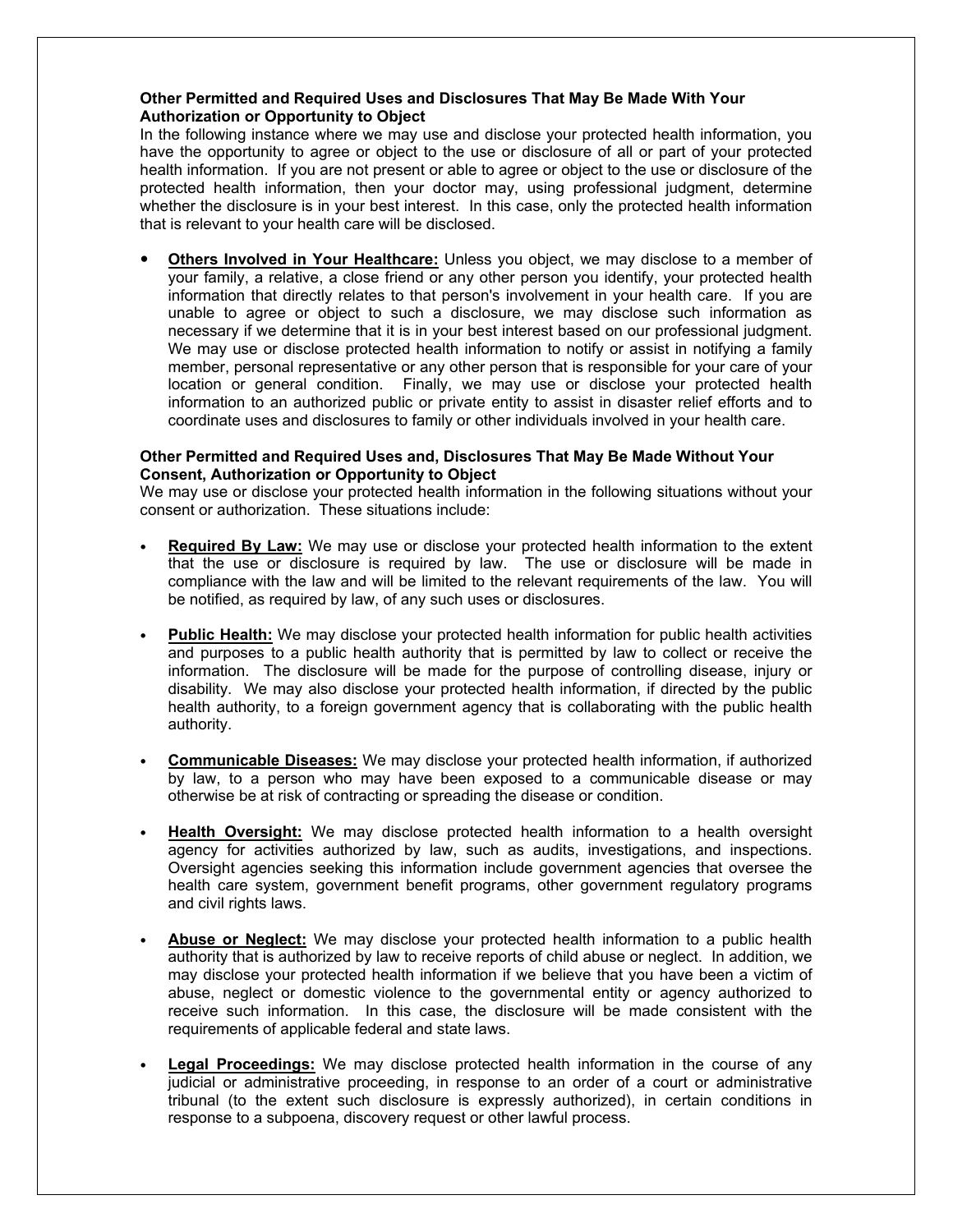- **Law Enforcement:** We may also disclose protected health information, so long as applicable legal requirements are met, for law enforcement purposes. These law enforcement purposes include (I) legal process and otherwise required by law, (2) limited information requests for identification and location purposes, (3) pertaining to victims of a crime, (4) suspicion that death has occurred as a result of criminal conduct, (5) in the event that a crime occurs on the premises of the Practice, and (6) medical emergency (not on the Practice's premises) and it is likely that a crime has occurred.
- **Workers' Compensation:** We may disclose your protected health information, as authorized, to comply with workers' compensation laws and other similar legally-established programs.
- **Required Uses and Disclosures:** Under the law, we must make disclosures to you and when required by the Secretary of the Department of Health and Human Services to investigate or determine our compliance with the requirements of Section 164.500 et. seq.

# **B. Your Rights**

Following is a statement of your rights with respect to your protected health information and a brief description of how you may exercise these rights.

 **You have the right to inspect and copy your protected health information.** This means you may inspect and obtain a copy of protected health information about you that is contained in a designated record set for as long as we maintain the protected health information. A "designated record set" contains medical and billing records and any other records that your doctor and the Practice uses for making decisions about you.

Under federal law, however, you may not inspect or copy the following records; psychotherapy notes; information complied in reasonable anticipation of, or use in, a civil, criminal, or administrative action or proceeding, and protected health information that is subject to law that prohibits access to protected health information. Depending on the circumstances, a decision to deny access may be reviewed. In some circumstances, you may have a right to have this decision reviewed. Please contact our Privacy Officer, if you have questions about access to your medical record.

 **You have the right to request a restriction of your protected health information.** This means you may ask us not to use or disclose any part of your protected health information for the purposes of treatment, payment or healthcare operations. *You have the right to restrict certain disclosures of Protected Health Information to a health plan when you pay out of pocket in full for the healthcare delivered by our office*. You may also request that any part of your protected health information not be disclosed to family members or friends who may be involved in your care or for notification purposes as described in this Notice of Privacy Practices. Your request must be in writing and state the specific restriction requested and to whom you want the restriction to apply. *You may opt out of fundraising communications in which our office participates.*

Your provider is not required to agree to a restriction that you may request. If the doctor believes it is in your best interest to permit use and disclosure of your protected health information, your protected health information will not be restricted. If your doctor does agree to the requested restriction, we may not use or disclose your protected health information in violation of that restriction unless it is needed to provide emergency treatment. With this in mind, please discuss any restriction you wish to request with your doctor.

You may request a restriction by presenting your request, in writing to the staff member identified as "Privacy Officer" at the top of this form. The Privacy Officer will provide you with "Restriction of Consent" form. Complete the form, sign it, and ask that the staff provide you with a photocopy of your request initialed by them. This copy will serve as your receipt.